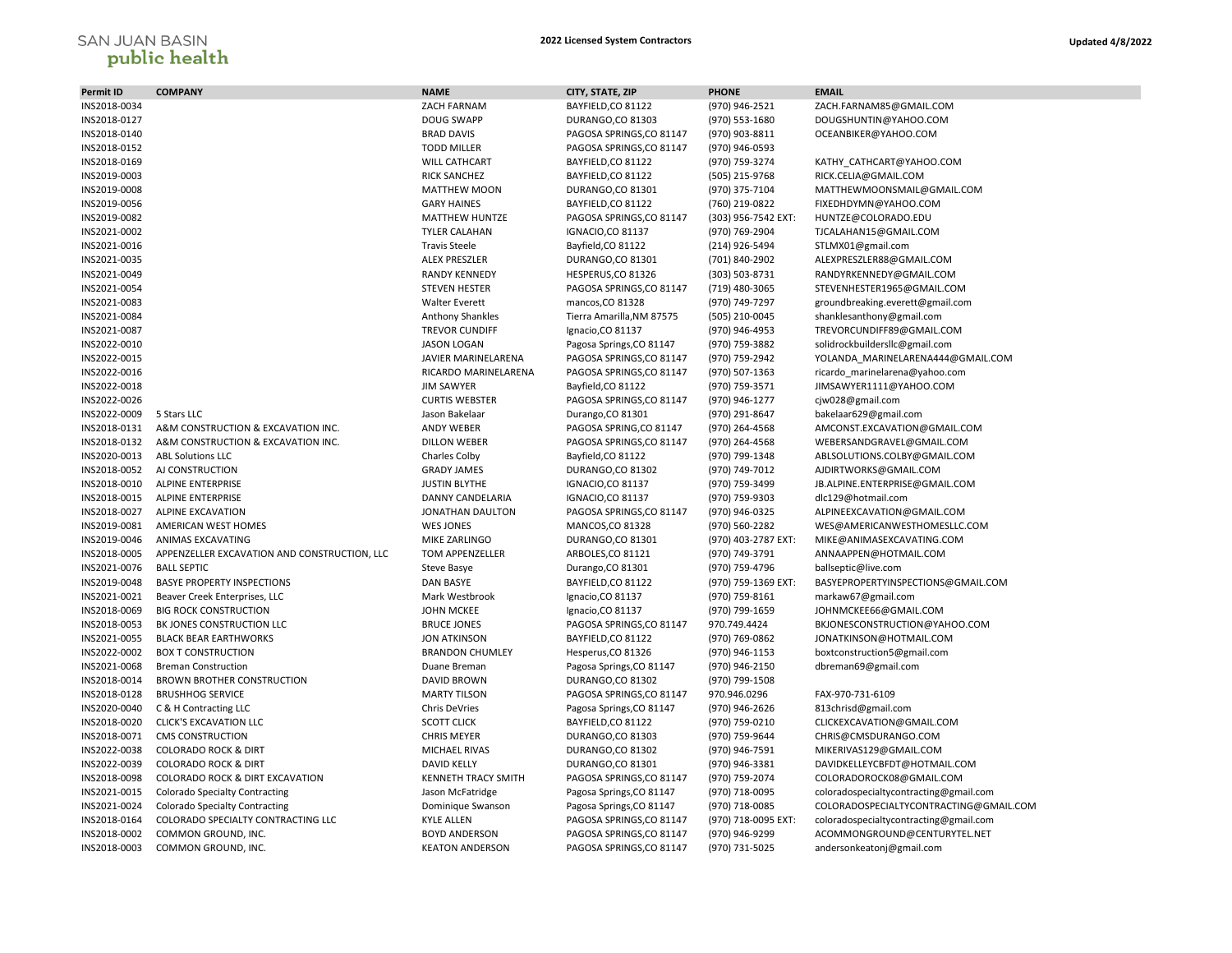## SAN JUAN BASIN<br>**public health**

| INS2022-0036 | Crossfire Aggregate                  |
|--------------|--------------------------------------|
| INS2022-0037 | CROSSFIRE AGGREGATE SERVICES         |
| INS2018-0007 | <b>D &amp; S CONSTRUCTION</b>        |
| INS2020-0001 | <b>D&amp;G CONSTRUCTION</b>          |
| INS2020-0070 | Dirty Deeds 2, Inc.                  |
| INS2022-0040 | DURANGO MOBILE WELDING AND REPAIR    |
| INS2020-0078 | Durango Septic LLC                   |
| INS2018-0114 | <b>DURANGO TRACK HOE</b>             |
| INS2020-0037 | <b>Earthwork Specialist</b>          |
| INS2018-0097 | ECO SAFE WASTE WATER LLC             |
| INS2018-0030 | <b>ECO-SAFE WASTEWATER</b>           |
| INS2021-0006 | Eli Stephens Landscaping LLC         |
| INS2018-0105 | EXCAVATION CONCRETE INC.             |
| INS2019-0024 | <b>FASTRACK CONSTRUCTION</b>         |
| INS2018-0178 | <b>FJ CONSTRUCTION</b>               |
| INS2019-0083 | <b>Fletcher Construction LLC</b>     |
| INS2022-0020 | FRANK FREER CONSTRUCTION             |
| INS2018-0195 | <b>HARRIS CONSTRUCTION</b>           |
| INS2018-0090 | HART CUSTOM BUILDERS                 |
| INS2018-0091 | <b>HART CUSTOM BUILDERS</b>          |
| INS2018-0111 | HUTCH AND SONS CONSTRUCTION, LLC.    |
| INS2022-0021 | Innovative Design and Renovations    |
| INS2019-0038 | J + D SEPTIC                         |
| INS2018-0163 | <b>J4 CONSTRUCTION LLC</b>           |
| INS2022-0031 | <b>JLS TRUCKING</b>                  |
| INS2018-0054 | <b>KEMPLE EXCAVATION</b>             |
| INS2018-0136 | <b>KKC CONSTRUCTION</b>              |
| INS2018-0153 | <b>KKC CONSTRUCTION</b>              |
| INS2018-0096 | LANDEX EARTHWORKS, LLC               |
| INS2020-0028 | LANDWORKS CONTRACTING                |
| INS2018-0095 | <b>LCOR BUILDERS</b>                 |
| INS2018-0058 | LEONARD AND SONS EXCAVATION          |
| INS2022-0022 | Lexicore LLC                         |
| INS2020-0043 | Living Space Design & Construction   |
| INS2019-0075 | M & R PLUMBING                       |
| INS2020-0056 | <b>M&amp;M Construction Services</b> |
| INS2018-0065 | <b>M5 SPECIALTIES</b>                |
| INS2018-0088 | MAISEL EXCAVATION                    |
| INS2022-0041 | MC EXCAVATING                        |
| INS2018-0067 | MCCARTY EXCAVATION                   |
| INS2022-0008 | <b>McRae Construction LLC</b>        |
| INS2018-0072 | MILLER BROS. CONSTRUCTION            |
| INS2021-0044 | MILLER CREEK SERVICES LLC            |
| INS2021-0064 | <b>Millers Construction</b>          |
| INS2021-0014 | <b>Mountain Septic</b>               |
| INS2021-0022 | <b>MOUNTAIN SEPTIC</b>               |
| INS2022-0007 | <b>Mountain Septic</b>               |
| INS2022-0017 | <b>MR RENOVATIONS</b>                |
| INS2018-0070 | MULEY MOUNTAIN CONSTRUCTION          |
| INS2018-0076 | NECCHI CONSTRUCTION                  |
| INS2018-0077 | <b>NEIL'S EXCAVATION</b>             |
| INS2019-0007 | PAGOSA ROOTER/ALPINE SEPTIC          |
| INS2018-0016 | PAGOSARADO SEPTIC                    |
| INS2021-0023 | Peak Builders Inc                    |
| INS2018-0059 | PLANET EXCAVATION, LLC               |
|              |                                      |

| INS2022-0036 | Crossfire Aggregate                | Matt Neil                     | Aztec, NM 87410          | (970) 769-0079      | mattneil84@icloud.com                             |
|--------------|------------------------------------|-------------------------------|--------------------------|---------------------|---------------------------------------------------|
| INS2022-0037 | CROSSFIRE AGGREGATE SERVICES       | JASON HOLLINGSWORTH           | AZTEC, NM 87410          | (505) 419-3969      | JASON.HOLLINGSWORTH@CASGRAVEL.COM                 |
| INS2018-0007 | <b>D &amp; S CONSTRUCTION</b>      | <b>DAVID BEST</b>             | DURANGO, CO 81302        | (970) 946-4441      | DSCONSTRUCTIONDURANGO@YAHOO.COM                   |
| INS2020-0001 | <b>D&amp;G CONSTRUCTION</b>        | <b>DAN FLACK</b>              | KIRTLAND, NM 87417       | (505) 330-6535      | DFLACK@DTFENGINEERING.COM                         |
| INS2020-0070 | Dirty Deeds 2, Inc.                | Curtis Valencia               | Ignacio, CO 81137        | (970) 759-3141      | curtis@dirtydeeds2.com                            |
| INS2022-0040 | DURANGO MOBILE WELDING AND REPAIR  | <b>RYAN ROBINSON</b>          | DURANGO, CO 81301        | (303) 503-7646      | SKIDOOKIE@YAHOO.COM                               |
| INS2020-0078 | Durango Septic LLC                 | Phillip Daulton               | Mancos, CO 81328         | (970) 560-1414      | durangoseptic@gmail.com                           |
| INS2018-0114 | <b>DURANGO TRACK HOE</b>           | <b>BARTON MANGAN</b>          | DURANGO, CO 81302        | 970.799.0069        | BARTONMANGAN@GMAIL.COM                            |
| INS2020-0037 | <b>Earthwork Specialist</b>        | Cody Grimm                    | Pagosa Springs, CO 81147 | (970) 585-4033      | aprilvaught228@yahoo.com                          |
| INS2018-0097 | ECO SAFE WASTE WATER LLC           | <b>JOHN SHARP</b>             | PAGOSA SPRINGS, CO 81147 | (970) 582-0344      | JOHN@ECOSAFEWASTEWATER.COM                        |
| INS2018-0030 | <b>ECO-SAFE WASTEWATER</b>         | PAUL DONHARL                  | PAGOSA SPRINGS, CO 81147 | (970) 946-9871      | PAUL@ECOSAFEWASTEWATER.COM                        |
| INS2021-0006 | Eli Stephens Landscaping LLC       | Elijah Stephens               | Pagosa Springs, CO 81147 | (970) 946-0268      | elistephenslandscaping@gmail.com                  |
| INS2018-0105 | <b>EXCAVATION CONCRETE INC.</b>    | <b>NATHAN ZICK</b>            | DURANGO,CO 81303         | 970.749.8063        | ZEXCAVATIONINC@GMAIL.COM                          |
| INS2019-0024 | <b>FASTRACK CONSTRUCTION</b>       | <b>ERIC ANDASOLA</b>          | DURANGO, CO 81301        | (970) 759-7526      | ericandasola.970@gmail.com                        |
| INS2018-0178 | <b>FJ CONSTRUCTION</b>             | SHAWN JACOBSON                | DURANGO, CO 81302        | 970-946-4262        | ABBAFJCONSTRUCTION@GMAIL.COM                      |
| INS2019-0083 | Fletcher Construction LLC          | <b>JUSTIN FLETCHER</b>        | <b>IGNACIO,CO 81137</b>  | (970) 260-9774      | justin@fletcherconstructionllc.com                |
| INS2022-0020 | FRANK FREER CONSTRUCTION           | <b>FRANK FREER</b>            | Pagosa Springs, CO 81147 | (970) 764-8196      | frankgfreer@gmail.com                             |
| INS2018-0195 | <b>HARRIS CONSTRUCTION</b>         | <b>MARVIN HARRIS</b>          | BAYFIELD, CO 81122       | (970) 749-8752 EXT: | harrismarvin601@gmail.com                         |
| INS2018-0090 | HART CUSTOM BUILDERS               | <b>CARLOS RIVERA</b>          | PAGOSA SPRINGS, CO 81147 | (970) 903-8465      | RIVER2882@GMAIL.COM                               |
| INS2018-0091 | <b>HART CUSTOM BUILDERS</b>        | <b>ERIK RIVERA</b>            | PAGOSA SPRINGS, CO 81147 | (970) 903-3427      | ERIVEROMAN@GMAIL.COM                              |
| INS2018-0111 | HUTCH AND SONS CONSTRUCTION, LLC.  | <b>CHRISTOPHER HUTCHERSON</b> | PAGOSA SPRINGS, CO 81147 | (970) 731-4583      | HUTCHANDSONS@HOTMAIL.COM                          |
| INS2022-0021 | Innovative Design and Renovations  | <b>JUSTIN OLIN</b>            | Durango, CO 81301        | (970) 462-1969      | justin@idrdurango.com                             |
| INS2019-0038 | J + D SEPTIC                       | <b>JOHN STILES</b>            | PAGOSA SPRINGS, CO 81147 | (970) 398-1132      | JTS6069@YAHOO.COM                                 |
| INS2018-0163 | <b>J4 CONSTRUCTION LLC</b>         | HUMBERTO VALENZUELA           | PAGOSA SPRINGS, CO 81147 | (970) 946-4408      | BETOV360@GMAIL.COM                                |
| INS2022-0031 | <b>JLS TRUCKING</b>                | <b>JASON SANDERS</b>          | DEL NORTE,CO             | (970) 903-8689      | JBLADEMAN@GMAIL.COM                               |
| INS2018-0054 | <b>KEMPLE EXCAVATION</b>           | <b>CRAIG KEMPLE</b>           | HESPERUS, CO 81326       | (970) 759-8463 EXT: | KEMPLECRAIG@YAHOO.COM                             |
| INS2018-0136 | <b>KKC CONSTRUCTION</b>            | <b>KEVIN CANTERBURY</b>       | <b>IGNACIO,CO 81137</b>  | 970-749-4609        | KKCCONSTRUCTIONINC69@YAHOO.COM                    |
| INS2018-0153 | <b>KKC CONSTRUCTION</b>            | <b>HECTOR MONTIJO</b>         | <b>IGNACIO,CO 81137</b>  | (749) 447-0475      |                                                   |
| INS2018-0096 | LANDEX EARTHWORKS, LLC             | <b>ROBERT SETTLES</b>         | HESPERUS, CO 81326       | (970) 946-6905      | INFO@LANDEXEARTHWORKS.COM                         |
| INS2020-0028 | LANDWORKS CONTRACTING              | LUKE MCCAULEY                 | PAGOSA SPRINGS, CO 81147 | (970) 946-3966      | PAGOSALANDWORKS@GMAIL.COM                         |
| INS2018-0095 | <b>LCOR BUILDERS</b>               | MOISES PENAGOS RUIZ           | AZTEC, NM 87410          | (505) 320-1941      | RMOISESRUIZ606@GMAIL.COM                          |
| INS2018-0058 | LEONARD AND SONS EXCAVATION        | <b>TRAVIS LEONARD</b>         | BAYFIELD, CO 81122       | 970.759.1995        | LEONARDANDSONSEXC@GMAIL.COM                       |
| INS2022-0022 | Lexicore LLC                       | <b>MAHONRI JEFFS</b>          | Delta, CO 81416          | (970) 823-2760      | office@lexicore.com                               |
| INS2020-0043 | Living Space Design & Construction | <b>Oliver Phillips</b>        | Pagosa Springs, CO 81147 | (970) 903-0520      | oliver.phillips@gmail.com                         |
| INS2019-0075 | M & R PLUMBING                     | <b>KORY PEINE</b>             | Durango, CO 81301        | (970) 340-2357      | mrplumbing@rocketmail.com                         |
| INS2020-0056 | M&M Construction Services          | <b>Mitchell Martin</b>        | Pagosa Spring, CO 81147  | (970) 946-7293      | mitch.martin7@gmail.com                           |
| INS2018-0065 | <b>M5 SPECIALTIES</b>              | <b>DANIEL MATYNIAK</b>        | PAGOSA SPRINGS, CO 81147 | (970) 946-3412      | M5SPECIALTIESCO@GMAIL.COM matyniakrenee@gmail.com |
| INS2018-0088 | MAISEL EXCAVATION                  | <b>TERRY RHOADES</b>          | SILVERTON, CO 81433      | 970.769.0148        | TERRYRHOADES@HOTMAIL.COM                          |
| INS2022-0041 | MC EXCAVATING                      | <b>STEVEN MIKE NASH</b>       | HESPERUS, CO 81326       | (940) 867-1393      | SMNASH86@GMAIL.COM                                |
| INS2018-0067 | <b>MCCARTY EXCAVATION</b>          | <b>JUSTIN MCCARTY</b>         | BAYFIELD, CO 81122       | (970) 759-2804      | MCCARTYEXCAVATION@MSN.COM                         |
| INS2022-0008 | <b>McRae Construction LLC</b>      | <b>JEREMY MCRAE</b>           | Pagosa Springs, CO 81147 | (407) 334-9655      | mcraeconstruction85@gmail.com                     |
| INS2018-0072 | MILLER BROS. CONSTRUCTION          | <b>JAROD MILLER</b>           | PAGOSA SPRINGS, CO 81147 | 970.507.0142        | JARODMILLER82@GMAIL.COM                           |
| INS2021-0044 | MILLER CREEK SERVICES LLC          | <b>JEFF FIELDS</b>            | DURANGO,CO 81301         | (970) 946-5828      | JFIELDS1578@GMAIL.COM; MILLERCREEKDGO78@GMAIL.COM |
| INS2021-0064 | <b>Millers Construction</b>        | Ammon Miller                  | Pagosa Springs, CO 81147 | (970) 903-4014      | mcloghomes10@gmailcom                             |
| INS2021-0014 | <b>Mountain Septic</b>             | Aaron Schenk                  | Durango, CO 81303        | (970) 903-2439      | aaron@mountainseptic.com                          |
| INS2021-0022 | <b>MOUNTAIN SEPTIC</b>             | <b>MARK GALEAZZI</b>          | DURANGO, CO 81301        | (970) 903-0118      | marc@mountainseptic.com                           |
| INS2022-0007 | <b>Mountain Septic</b>             | <b>DAVID HAYS</b>             | Aztec, NM 87410          | (505) 516-6097      | david@mountainseptic.com                          |
| INS2022-0017 | <b>MR RENOVATIONS</b>              | <b>MICHAEL ROSS</b>           | DURANGO, CO 81302        | (406) 531-4167      | MICHAELJOEROSS@GMAIL.COM                          |
| INS2018-0070 | MULEY MOUNTAIN CONSTRUCTION        | <b>CLINTON MEDINA</b>         | DURANGO, CO 81301        | (970) 903-3538 EXT: | MULEYMOUNTAIN@GMAIL.COM                           |
| INS2018-0076 | NECCHI CONSTRUCTION                | <b>TOM NECCHI</b>             | DURANGO, CO 81301        | 970.749.3265        | EXCAVATOR@FRONTIER.NET                            |
| INS2018-0077 | <b>NEIL'S EXCAVATION</b>           | <b>BRUCE NEIL</b>             | <b>IGNACIO,CO 81137</b>  | 970.884.2290        | NEILS.EXCAVATION@GMAIL.COM                        |
| INS2019-0007 | PAGOSA ROOTER/ALPINE SEPTIC        | <b>DAVID LUCERO</b>           | PAGOSA SPRINGS, CO 81147 | (970) 946-3692      | DAVIDLUCERO34@GMAIL.COM                           |
| INS2018-0016 | PAGOSARADO SEPTIC                  | <b>ONIS CARPENTER</b>         | PAGOSA SPRINGS, CO 81147 | (970) 749-2112      | NDCONIS@YAHOO.COM                                 |
| INS2021-0023 | Peak Builders Inc                  | Joshua Lyman                  | Chama, NM 87520          | (505) 977-4765      | bikechama@gmail.com                               |
| INS2018-0059 | PLANET EXCAVATION, LLC             | <b>COREY LINDT</b>            | DURANGO,CO 81303         | (970) 880-0590      | PLANETEXCAVATION@YAHOO.COM                        |
|              |                                    |                               |                          |                     |                                                   |